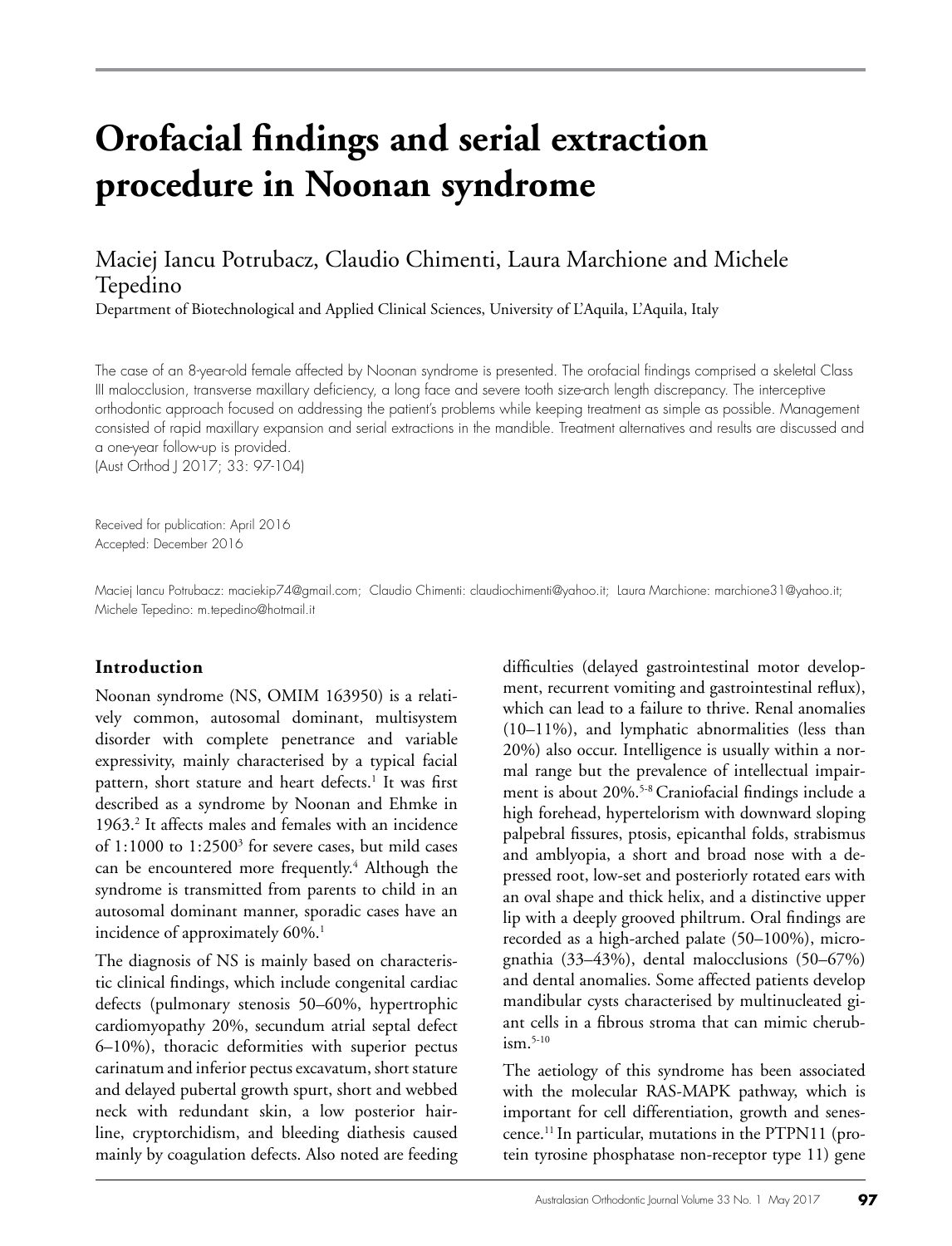are reported in 50% of cases of NS.3 The karyotype is normal, and this is one of the main differences between NS and Turner syndrome, which has similar clinical features. Other disorders with a significant phenotypic overlap with NS are cardiofaciocutaneous syndrome, Costello syndrome, LEOPARD (lentigines, electrocardiographic anomalies, ocular hypertelorism, pulmonary stenosis, abnormal genitalia, retardation of growth, deafness) syndrome, Aarskog syndrome, foetal alcohol syndrome, mosaic trisomy 22 and Baraitser-Winter syndrome.<sup>5</sup> Genetic testing assists in the differential diagnosis and correct characterisation of each NS patient. Early and accurate diagnosis is necessary and important because NS can present with different characteristics, and therefore each patient has a different prognosis and needs an individual treatment and periodic supervision regimen. Management guidelines have been developed to help the clinician to fulfil the health care needs of these patients.5

Few cases have been reported regarding the dental management of young patients with NS.6,12-18 The management approach is often challenging because of the bleeding diathesis, risk of bacterial endocarditis and a strong gag reflex.

The aim of the present article is to describe the case of an 8-year-old female affected by NS, and discuss the orofacial findings and orthodontic treatment approach.

### **Case report**

A female, eight years and four months of age, reported for an orthodontic examination.

The anamnestic investigation revealed NS caused by a PTPN11 gene mutation, a mild pulmonary stenosis, thrombocytopenia, scoliosis, short stature, and delayed bone ageing but with a normal response to growth hormone.

A full orthodontic evaluation was conducted, which comprised extra- and intraoral photographs, dental casts, panoramic radiograph and lateral cephalogram (Figure 1, 2). The records indicated the presence of a skeletal Class III malocclusion, a high-arched palate with a right lateral cross-bite, an anterior open bite, severe crowding (more than 9 mm) in both arches, and a mandibular dental midline shifted to the right as a consequence of the premature loss of the right lower deciduous canine.

Some of the typical facial characteristics associated with NS were present.

Bone ageing assessed through the cervical vertebral maturation method<sup>19</sup> revealed a pre-pubertal stage (Cervical Stage 2).

## *Treatment objectives and alternatives*

The treatment plan aimed to resolve the transverse maxillary deficiency and the unilateral cross-bite, establish a normal overbite and improve the crowding to allow unimpeded eruption of permanent teeth. An additional goal was to improve dental aesthetics and therefore the self-esteem and socialisation of the young patient, in as simple a way as possible, while recognising the general health status of the patient.

In a consideration of the skeletal nature of the malocclusion, there was a possible option of commencing early orthopaedic treatment to improve the skeletal Class III malocclusion and the mandibular high-angle pattern, or to wait for the end of growth and normalise the skeletal relationship through orthognathic surgery. In agreement with the parents and the referring general practitioner, the latter option was discarded because of the medical status of the patient.

The main alternatives for orthopaedic treatment were a chincup or facemask protraction, while bone-plates and Class III elastics were also options.20 The first two, however, are not best suited for high-angle patients, since one of their effects is a downward and backward rotation of the mandible.21 Bone-plates, on the other hand, were judged risky in a patient with valvulopathy because they can be a source of infection. Overall, the parents of the child required a treatment that was as simple as possible.

With all these considerations in mind, a camouflage treatment option was chosen.

The severity of the tooth size-arch length discrepancy, the mandibular high-angle pattern, the skeletal malocclusion and the impaired eruption of some permanent teeth were all factors that pointed to tooth extractions. The extraction of two premolars in the lower arch is a viable option for the camouflage treatment of a Class III malocclusion, and also from a long-term point of view.22 However, complementary extractions in the upper arch are required to obtain an Angle Class I molar relationship. The risk for bacterial endocarditis and the need for antibiotic prophylaxis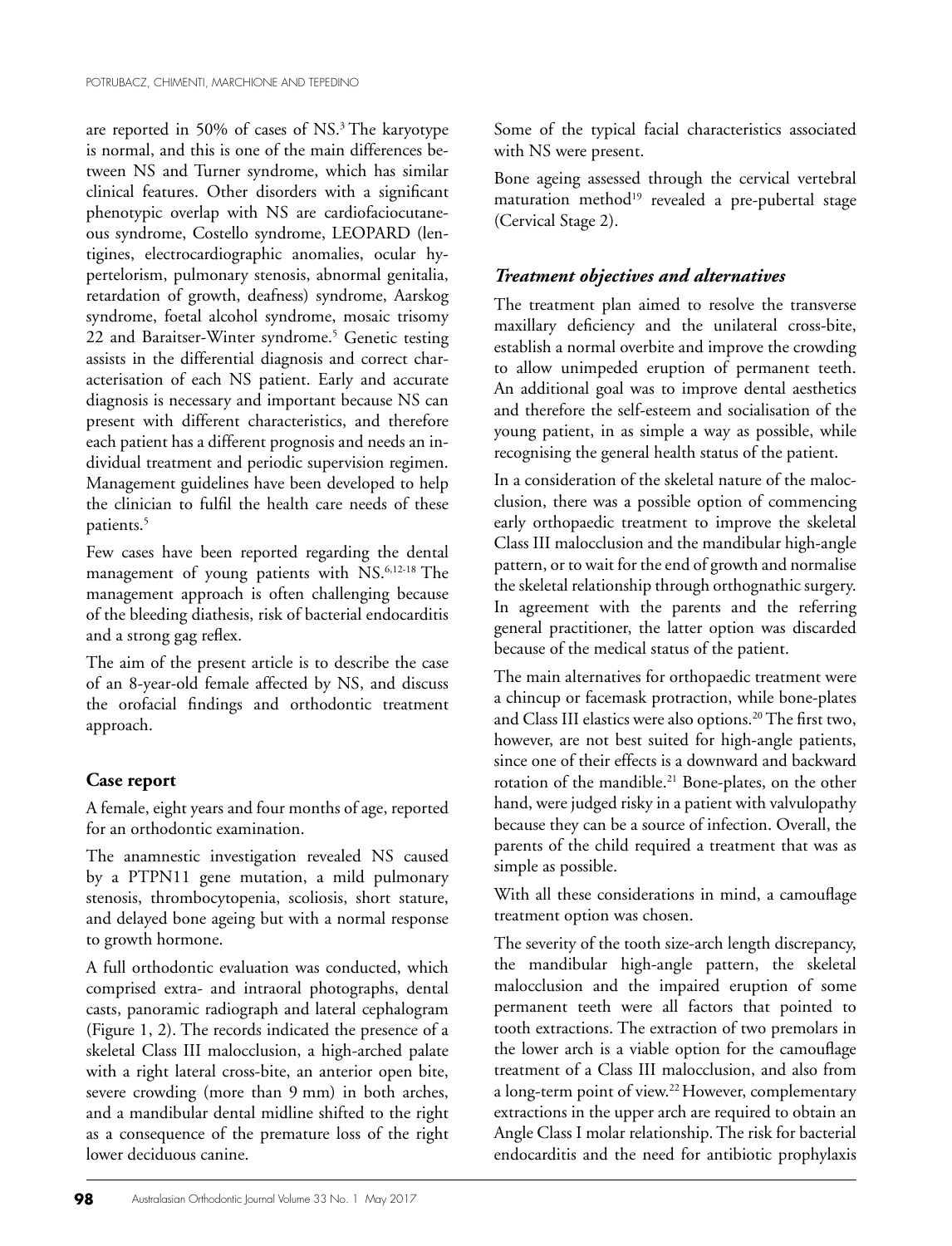

Figure 1. Pretreatment facial and intraoral photographs.



Figure 2. Pretreatment radiographic images. (a) Lateral cephalogram. (b)Tracing. (c)Panoramic radiograph.

makes surgical procedures more complicated in NS patients. Therefore, it was decided to perform extractions only of the lower first premolars.

The extractions could be deferred until the end of the mixed dentition, or performed early following a serial extraction approach. The presence of a maxillary cross-bite and the risk of permanent tooth impaction demanded early intervention, and so camouflage treatment comprising expansion of the maxillary arch and serial extraction in the mandibular arch was decided upon.

#### *Treatment progress*

The position of the expansion screw into the palatal vault is of great importance to achieve a significant widening effect,<sup>23</sup> but the constricted palatal vault prevented fitting an expansion screw of the length required to manage the transverse maxillary deficiency.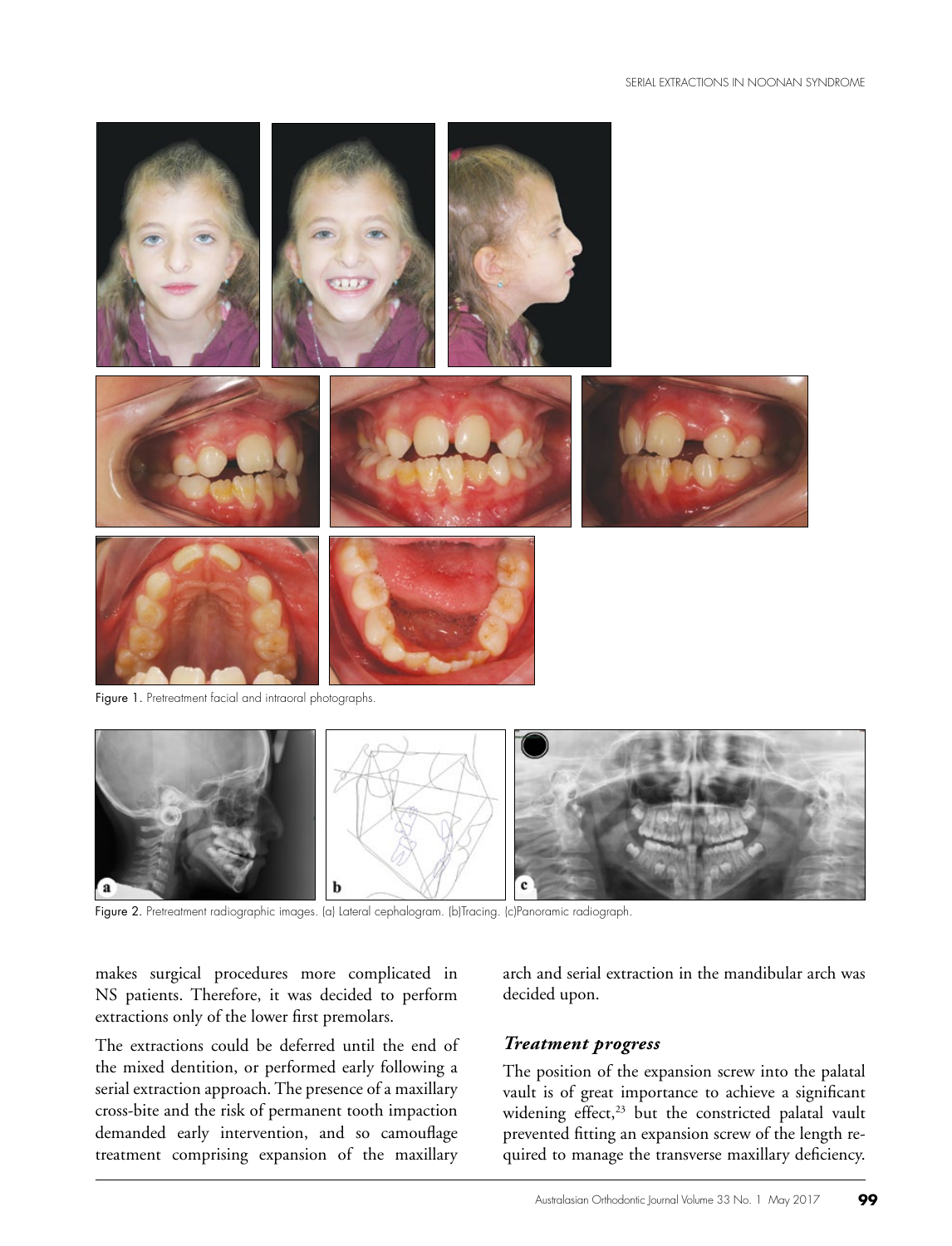

Figure 3. Post-treatment facial and intraoral photographs.

Therefore, a two-band Hyrax expander with a 7 mm screw was bonded over the upper second deciduous molars and activated once a day. After achieving the transverse expansion allowed by the expander, the screw was blocked with composite resin and left in situ to act as a retainer. After eight months, a second rapid palatal expander was constructed, bonded and activated once a day until a corrected transverse maxillary dimension was achieved. A serial extraction protocol following Dewel's method (CD4)<sup>24</sup> in the lower arch was started by the extraction of the lower left deciduous canine, followed several months later by the lower first deciduous molars. At this time, the dental midlines had considerably improved. When the tip of the cusp of each lower first premolar was visible, the extraction of these permanent teeth was performed. Each surgical procedure required an antibiotic prophylaxis, and so extractions were carefully planned. After the extraction of the lower teeth, the patient underwent periodic review to monitor the eruption of the remaining permanent teeth.

#### *Treatment results*

An interceptive treatment programme requiring few appliances and minimal need for compliance was successful in achieving a corrected posterior overjet, and in improving the anterior overbite, dental midline, crowding, and dental aesthetics (Figure 3, 4). A diastema was still present between the lower left second premolar and the lower left canine, even though surgical procedures were performed with attention to maintain occlusal symmetry and function. Mesial migration of the posterior teeth into the extraction space occurred to a lesser extent on the side in which there was agenesis of the third molar.

Because two first premolars were extracted in the lower arch, it was not possible to obtain a molar and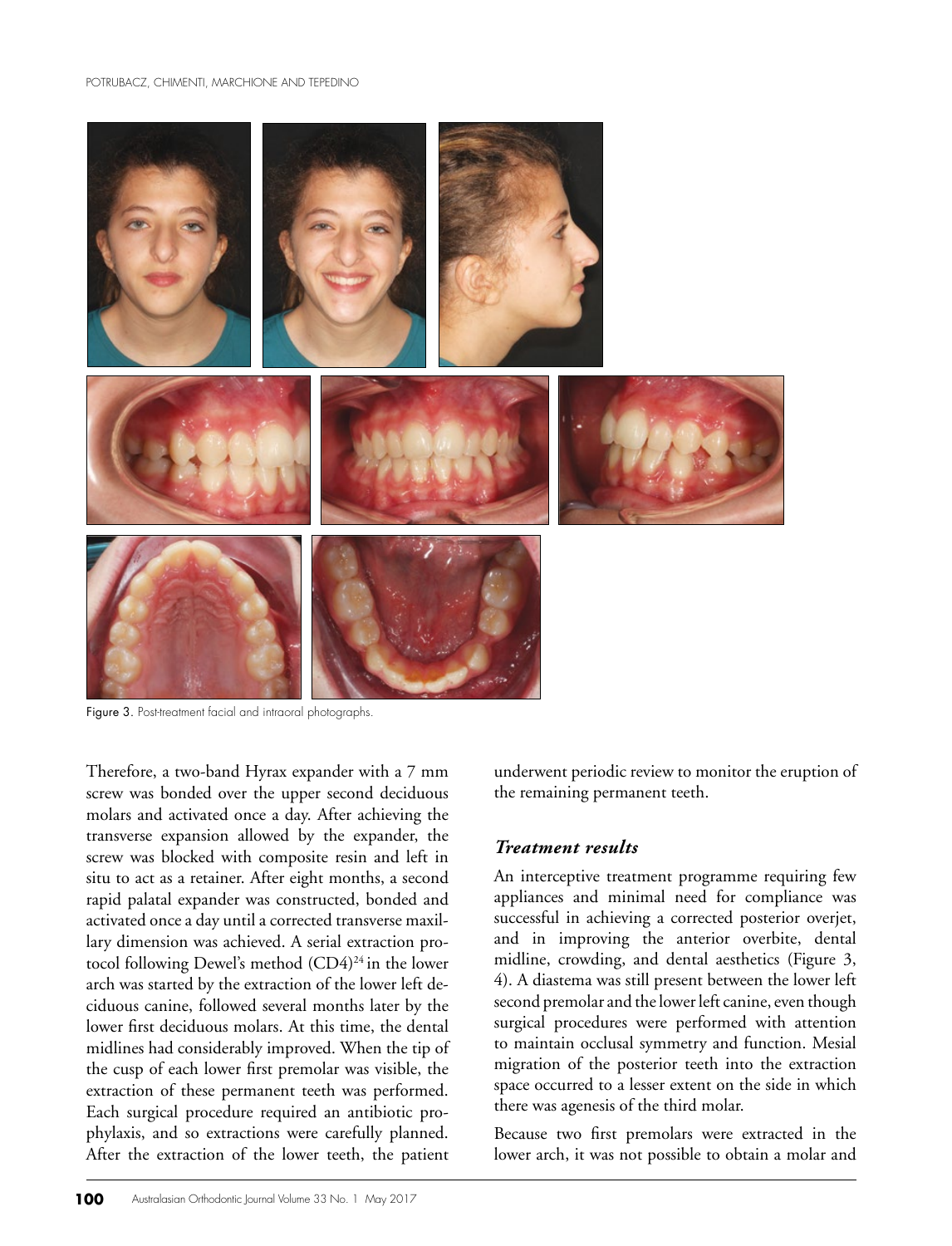| Measurement         | Norm  |           |              | Post-treatment | Difference |
|---------------------|-------|-----------|--------------|----------------|------------|
|                     | Mean  | <b>SD</b> | Pretreatment |                |            |
| $SNA(^{\circ})$     | 82.0  | 3.5       | 80.1         | 80.1           | $\circ$    |
| $SNB$ ( $°$ )       | 80.0  | 3.0       | 79.2         | 79.6           | 0.4        |
| AND (°)             | 2.0   | 2.4       | 0.9          | 0.5            | $-0.3$     |
| Wits appraisal (mm) | 0.0   | 1.0       | $-4.0$       | $-1.9$         | $-2.1$     |
| FMA (°)             | 26.0  | 5.0       | 33.8         | 30.8           | $-3.0$     |
| $U1-APo$ (mm)       | 6.0   | 2.2       | 1.9          | 4.6            | 2.7        |
| $L1-APo$ (mm)       | 2.0   | 2.3       | 2.8          | 0.5            | $-2.3$     |
| $U1-PP (°)$         | 110.0 | 5.0       | 108.3        | 113.4          | 5.1        |
| IMPA (°)            | 95.0  | 7.0       | 81.9         | 76.6           | $-5.3$     |

Table I. Cephalometric analysis.

Abbreviations: S, sella; N, nasion; A, A point, B, B point; FMA, angle between the Frankfurt plane and mandibular plane; U1, upper central incisor, APo, the line connecting A point to pogonion; L1, lower central incisor; PP, palatal plane; IMPA, angle between mandibular plane and the long axis of the lower central incisor.



Figure 4. Post-treatment radiographic images. (a) Lateral cephalogram. (b)Tracing. (c) Panoramic radiograph.

canine Class I occlusion and an ideal intercuspation in the posterior segments.

A cephalometric improvement in the sagittal relationship between the maxilla and mandible (Wits appraisal) and a reduction of the Frankfort-mandibular plane angle (FMA) was observed, together with a slight worsening of the position of the upper and lower incisors (Figure 4, Table I).

The one-year follow-up showed stability of the achieved results (Figure 5).

## **Discussion**

Considering the presence of NS and the health problems of the young patient, an ideal treatment plan involving orthognathic surgery was not considered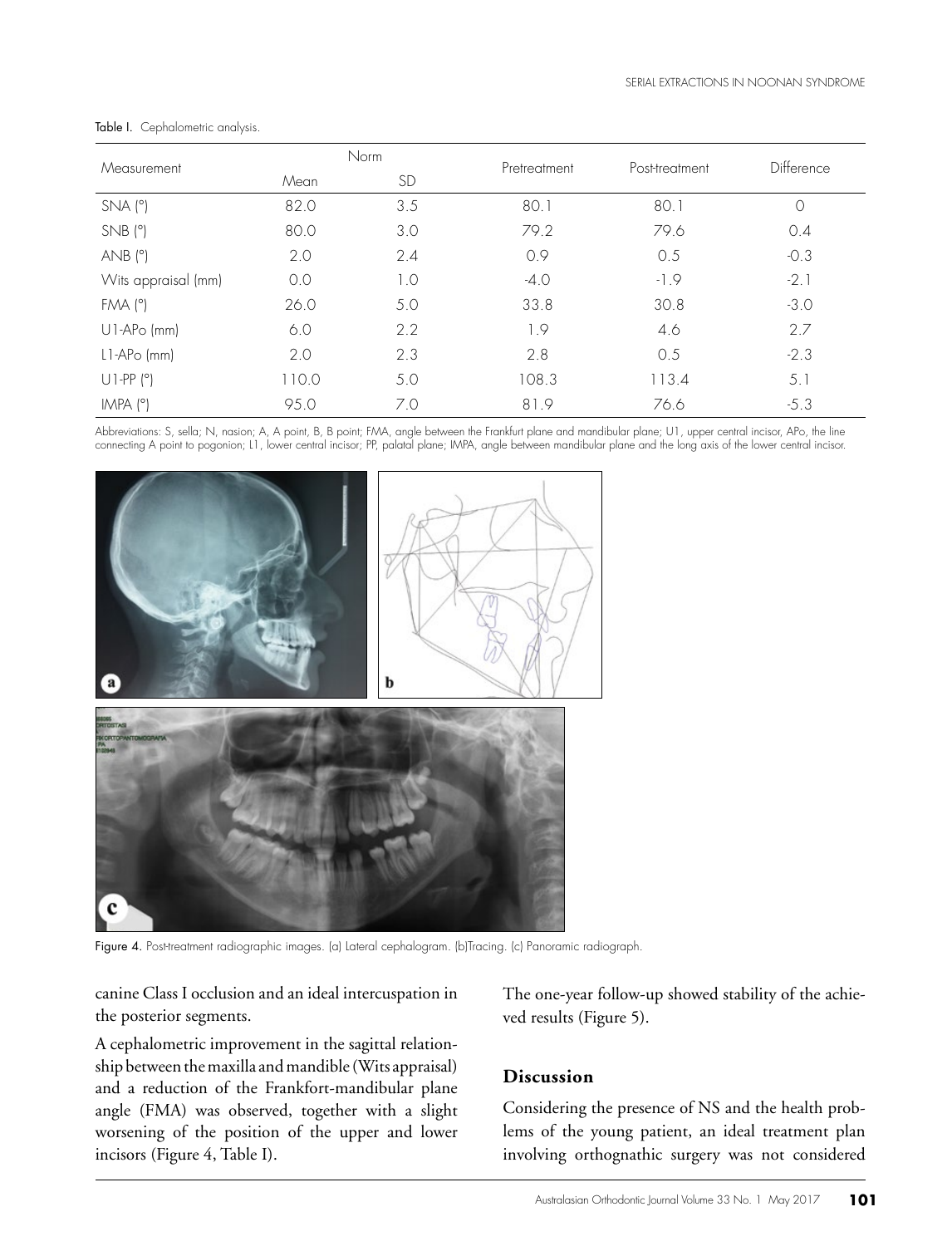

Figure 5. Intraoral photographs taken at one-year follow-up.

feasible, and so it was decided to adopt a simpler treatment option and camouflage the Class III malocclusion.

A variation of a serial extraction programme often begins with the removal of the deciduous canines, which helps to resolve incisor crowding. The extraction of the first deciduous molars follows to accelerate the eruption of the first premolars, which are subsequently extracted to allow the eruption of the permanent canines. $24$  In rare cases, the premolars are enucleated in conjunction with the extraction of the deciduous molars. The aim of this procedure is to create sufficient space for the physiologic eruption of permanent teeth into more favourable positions and with healthy periodontal tissues. The advantages are an early correction of the malocclusion, a positive impact on the self-esteem of the young patient, and an easier second-phase of treatment with fixed appliances.25,26 The programme requires, however, a longer observation period, timely execution and a harmonious skeletal pattern because early extraction can affect facial development.<sup>27,28</sup> Furthermore, there is no consensus that following a serial extraction programme the fixed appliance phase is shorter or simpler.<sup>29</sup>

The presence of a skeletal Class III malocclusion is reported as a contraindication for serial extraction<sup>23</sup> because it is difficult to predict the outcome of future growth. Alternatively, a therapeutic value of serial

extractions has been described in the lower jaw in Class III malocclusions with crowding in the mandibular arch.28 In the present case, serial extractions in the lower arch were effective, not only in relieving dental crowding and improving the midline, but also in improving the dental open bite and the FMA angle without damaging the patient's profile or worsening of the skeletal Class III malocclusion.

Due to the severe constriction of the palatal vault, it was not possible to gain sufficient space to resolve the crowding by means of the maxillary expansion. Bonding a rapid maxillary expander to the deciduous molars has an advantage, because the first permanent molars are not affected by the applied heavy forces or by the risk of tooth decay due to the presence of molar bands. Furthermore, the risk of creating an iatrogenic scissor-bite is significantly reduced.<sup>30</sup>

Overall, the treatment programme was effective and easy to manage for the patient and family because a positive therapeutic result was obtained via two consecutive rapid palatal expanders and timely extractions in the lower jaw. The minimal orthodontic exposure was a great advantage for the young patient, who was simultaneously managed for her complex medical condition. Occlusal stability one-year post-treatment confirmed that the treatment was functionally effective.

The possibility of future orthodontic management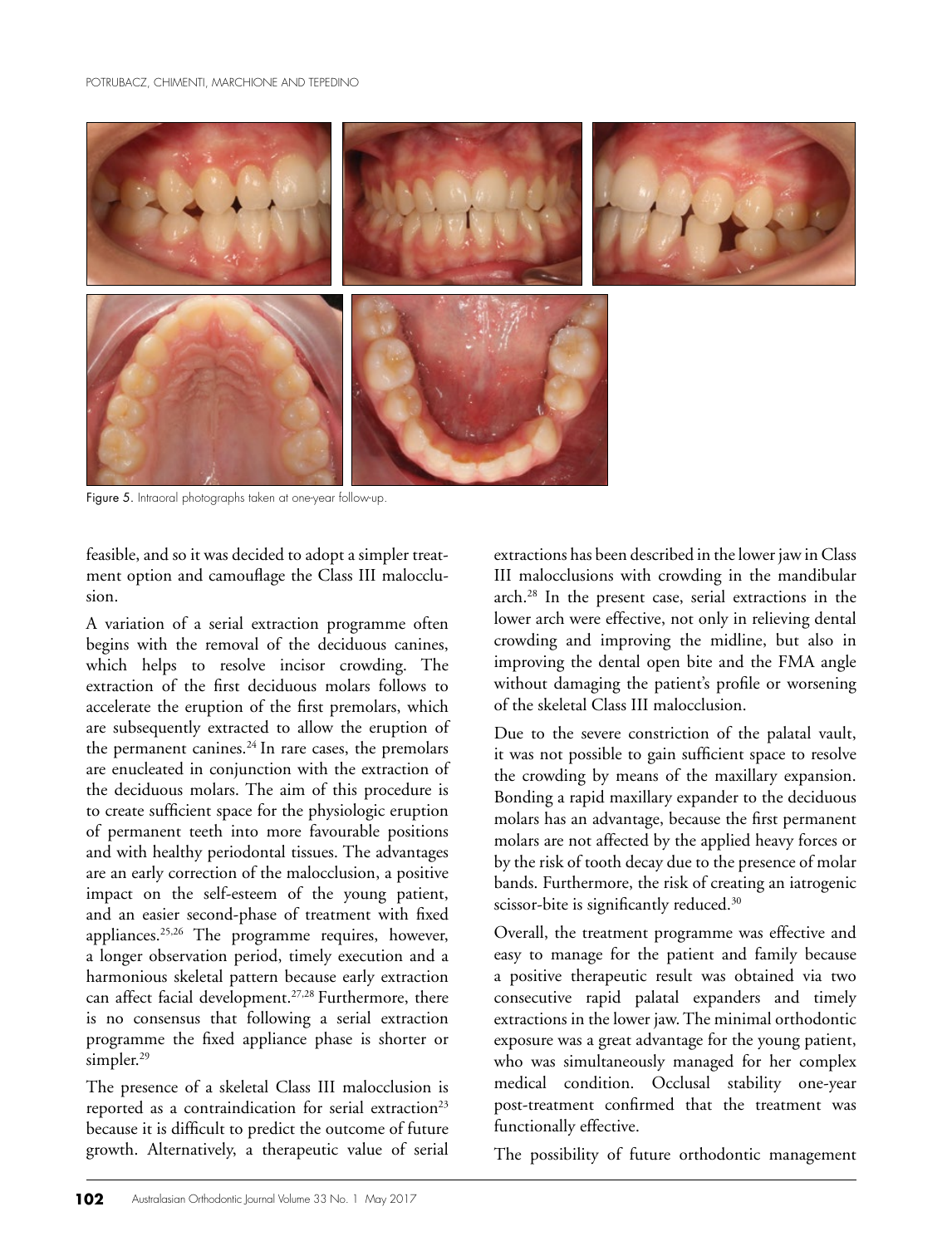remains an option to finalise the case to an Angle Class I occlusion. This may be pursued by extractions of upper premolars and fixed appliances, or alternatively by the management of the skeletal disharmony by means of orthognathic surgery. Early appliance treatment would close the remaining diastema between the lower left canine and lower left premolar, which, in adult patients, may be followed by attachment loss if bone height has been reduced through remodelling.31 While mandibular spaces can be closed in adult patients with conventional mechanics,<sup>32</sup> the use of orthodontic miniscrews or a corticotomy can be effective in reducing the risks related to the protraction of mandibular teeth into edentulous spaces.<sup>33,34</sup>

#### **Conclusions**

- Noonan syndrome is a relatively common condition that clinicians may encounter.
- The management of these patients can be challenging and may require a multidisciplinary approach.
- The present case of an 8-year-old female described an interceptive orthodontic treatment programme comprising mandibular serial extraction, which was successful in improving the occlusion, the vertical and sagittal components of the skeletal malocclusion, and the patient's quality of life.
- The patient and her parents were satisfied with this result; however, the camouflage of the malocclusion may be improved with future extractions in the upper arch followed by appliance therapy.

#### **Corresponding author**

Dr. Michele Tepedino Research assistant Department of Biotechnological and Applied Clinical Sciences University of L'Aquila Viale S. Salvatore Edificio Delta 6 67100 L'Aquila (AQ) Italy Email: m.tepedino@hotmail.it

#### **References**

- 1. Shaw AC, Kalidas K, Crosby AH, Jeffery S, Patton MA. The natural history of Noonan syndrome: a long-term follow-up study. Arch Dis Child 2007;92:128-32.
- 2. Noonan J, Ehmke D. Associated noncardiac malformations in children with congenital heart disease. J Pediatr 1963;63:468.
- 3. Tartaglia M, Mehler EL, Goldberg R, Zampino G, Brunner HG, Kremer H et al. Mutations in PTPN11, encoding the protein tyrosine phosphatase SHP-2, cause Noonan syndrome. Nat Genet 2001;29:465-8.
- 4. Mendez HM, Opitz JM. Noonan syndrome: a review. Am J Med Genet 1985;21:493-506.
- 5. Romano AA, Allanson JE, Dahlgren J, Gelb BD, Hall B, Pierpont ME. Noonan syndrome: clinical features, diagnosis, and management guidelines. Pediatrics 2010;126:746-59.
- 6. Fonteles CSR, De Miranda Mota AC, Lima RA, Borges PC, Da Silveira A. Conservative management of severe open bite and feeding difficulties in patient with Noonan syndrome. Cleft Palate Craniofac J 2013;50:242-8.
- 7. Roberts AE, Allanson JE, Tartaglia M, Gelb BD. Noonan syndrome. Lancet 2013;26:333-42.
- 8. Bhambhani V, Muenke M. Noonan syndrome. Am Fam Physician 2014;89:37-43.
- 9. Addante RR, Breen GH. Cherubism in a patient with Noonan's syndrome. J Oral Maxillofac Surg 1996;54:210-3.
- 10. Tartaglia M, Gelb BD. Noonan syndrome and related disorders: genetics and pathogenesis. Annu Rev Genomics Hum Genet 2005;6:45-68.
- 11. Tidyman WE, Rauen KA. The RASopathies: developmental syndromes of Ras/MAPK pathway dysregulation. Curr Opin Genet Dev 2009;19:230-6.
- 12. Sugar AW, Ezsias A, Bloom AL, Morcos WE. Orthognathic surgery in a patient with Noonan's syndrome. J Oral Maxillofac Surg 1994;52:421-5.
- 13. Okada M, Sasaki N, Kaihara Y, Okada R, Amano H, Miura K et al. Oral findings in Noonan syndrome: report of a case. J Oral Sci 2003;45:117-21.
- 14. Asokan S, Muthu M, Rathna Prabhu V. Noonan syndrome: a case report. J Indian Soc Pedod Prev Dent 2007;25:144-7.
- 15. Ortega Ade O, Guaré Rde O, Kawaji NS, Ciamponi AL. Orofacial aspects in Noonan syndrome: 2 case report. J Dent Child (Chic) 2008;75:85-90.
- 16. Emral ME, Akcam MO. Noonan syndrome: a case report. J Oral Sci 2009;51:301-6.
- 17. Ierardo G, Luzzi V, Panetta F, Sfasciotti G, Polimeni A. Noonan Syndrome: A case report. Eur J Paediatr Dent 2010;11:97-100.
- 18. Mocanu RM, Zetu IN, Vulpoiu C, B lan A. Orofacial findings in Noonan syndrome: a case report. Int J Med Dent 2013;3:162-5.
- 19. Baccetti T, Franchi L, McNamara JA Jr. The Cervical Vertebral Maturation (CVM) method for the assessment of optimal treatment timing in dentofacial orthopedics. Semin Orthod 2005;11:119-29.
- 20. Ngan P, Moon W. Evolution of Class III treatment in orthodontics. Am J Orthod Dentofac Orthop 2015;148:22-36.
- 21. De Clerck HJ, Proffit WR. Growth modification of the face: A current perspective with emphasis on Class III treatment. Am J Orthod Dentofac Orthop 2015;148:37-46.
- 22. Zimmer B, Schenk-Kazan S. Dental compensation for skeletal Class III malocclusion by isolated extraction of mandibular teeth. Part 1: Occlusal situation 12 years after completion of active treatment. J Orofac Orthop 2015;76:251-64.
- 23. Araugio RM, Landre J Jr, Silva Dde L, Pacheco W, Pithon MM, Oliveira DD. Influence of the expansion screw height on the dental effects of the Hyrax expander: a study with finite elements. Am J Orthod Dentofac Orthop 2013;143:221-7.